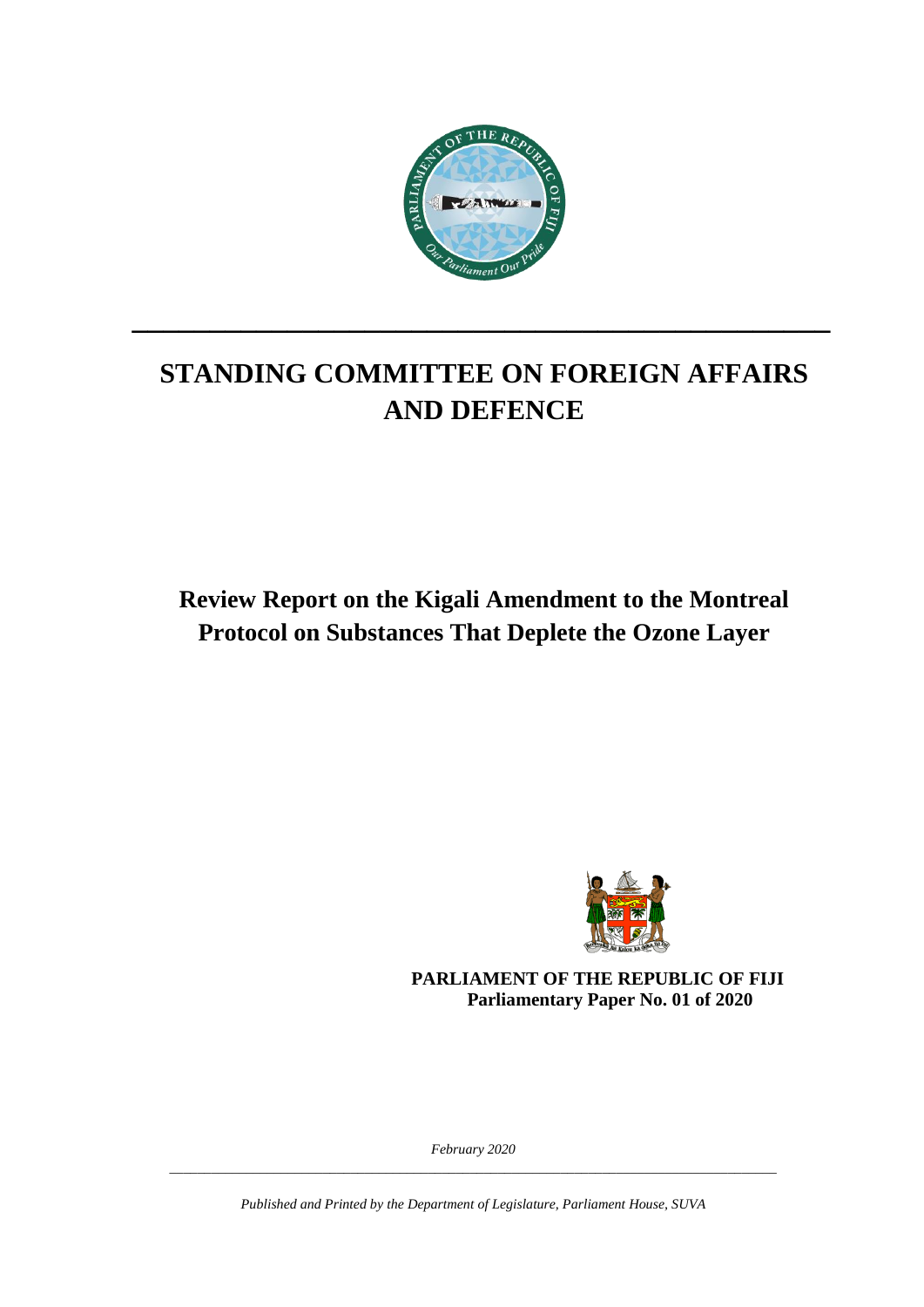#### **Table of Contents**

| 1.0 |  |  |  |  |  |
|-----|--|--|--|--|--|
| 1.1 |  |  |  |  |  |
| 1.2 |  |  |  |  |  |
| 1.3 |  |  |  |  |  |
| 2.0 |  |  |  |  |  |
| 2.1 |  |  |  |  |  |
| 2.2 |  |  |  |  |  |
| 3.0 |  |  |  |  |  |
| 4.0 |  |  |  |  |  |
| 5.0 |  |  |  |  |  |
| 6.0 |  |  |  |  |  |
| 6.1 |  |  |  |  |  |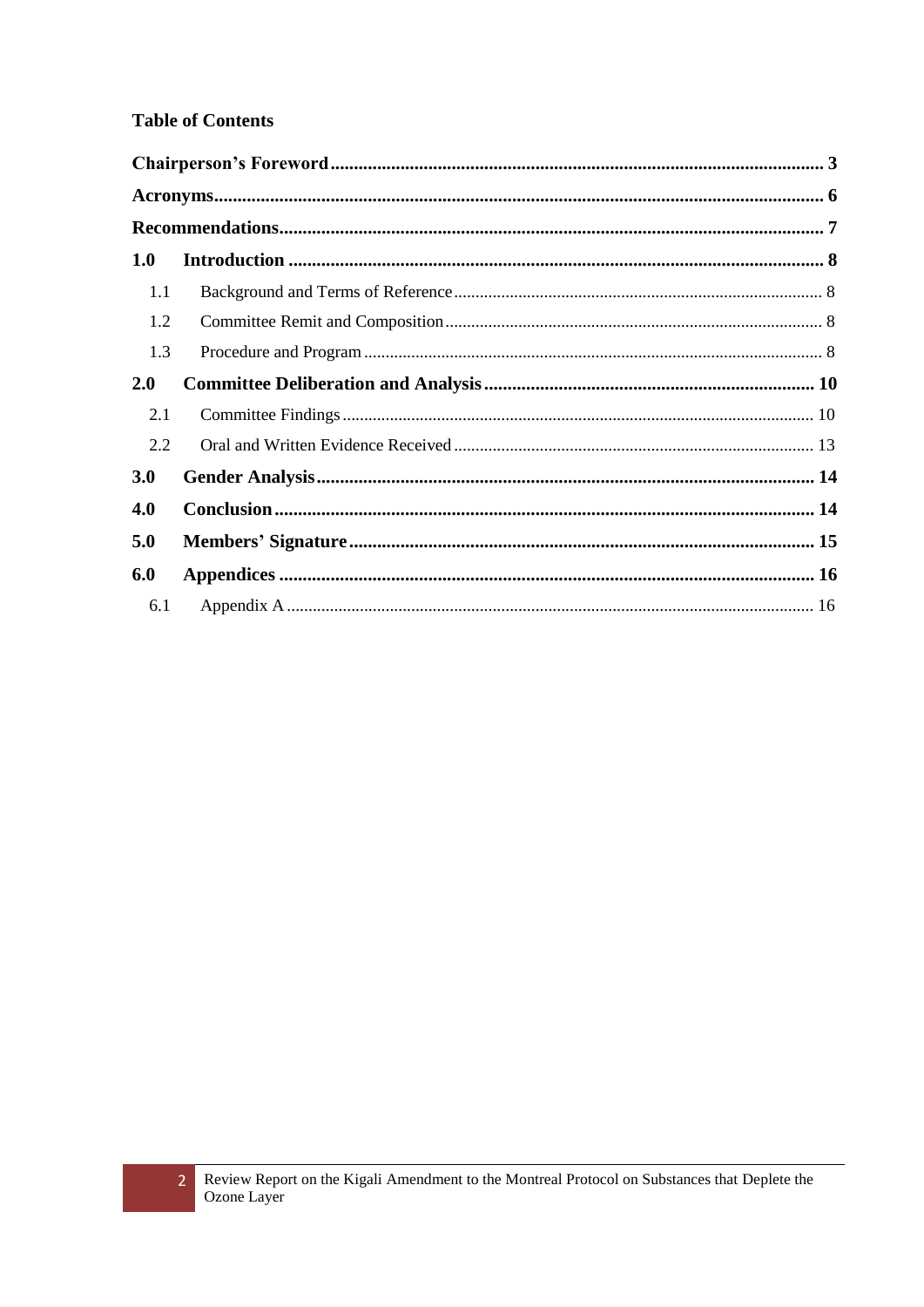## <span id="page-2-0"></span>**Chairperson's Foreword**

I am pleased to present the Review Report on the Kigali Amendment to the Montreal Protocol on Substances that Deplete the Ozone Layer.

#### **The Standing Committee is established under Section 109 (2) (e) of the Standing Orders (SO) of the Parliament of the Republic of Fiji.**

The purpose of the review was to scrutinise and Review the Kigali Amendment (Amendment) to the Montreal Protocol on Substances that Deplete the Ozone Layer (Kigali Amendment). Parliament had referred the above Amendment to the Standing Committee on Foreign Affairs and Defence at its sitting on 28th November 2019.

The Committee when reviewing the treaty, heard oral submissions, received written submissions as well as holding public consultations in Suva and Lautoka. Those heard and consulted included the:

- Department of Environment (DoE)
- Ministry of Industry, Tourism and Trade (MoITT)
- Department of Energy (DoE)
- Pacific Islands Development Forum (PIDF)
- UNDP Montreal Protocol and Chemicals Unit
- The University of the South Pacific
- Consumer Council of Fiji
- Ministry of Foreign Affairs
- Office of the Solicitor General
- Mr. Daven Omar Kumar, Managing Partner Gomae Molle, Climate Change Civil Litigation
- Mr. Kevin Ching, Director Foreign Appliances Refrigeration Company
- Mr. Seru Ramakita, Refrigeration Consultant

The Fijian Government acceded to the Vienna Convention on the Protection of the Ozone Layer and the Montreal Protocol on Substances that Deplete the Ozone Layer (Montreal Protocol) in 1989.

Through the Montreal Protocol, Fiji has successfully reduced the use of Ozone Depleting Substances (ODS) over the years. In addition, the Montreal Protocol has contributed in the reduction of greenhouse gas emissions of around 135 billion tonnes of Carbon Dioxide (CO2) equivalent, making it a key contributor to the global fight against climate change.

As a Green House Gas, HFC is 14,800 times more potent than CO2, the gas most blamed for climate change due to its abundance. The Amendment creates the opportunity and the potential to avoid up to 0.5˚C of warming by the end of this century.

<sup>3</sup> Review Report on the Kigali Amendment to the Montreal Protocol on Substances that Deplete the Ozone Layer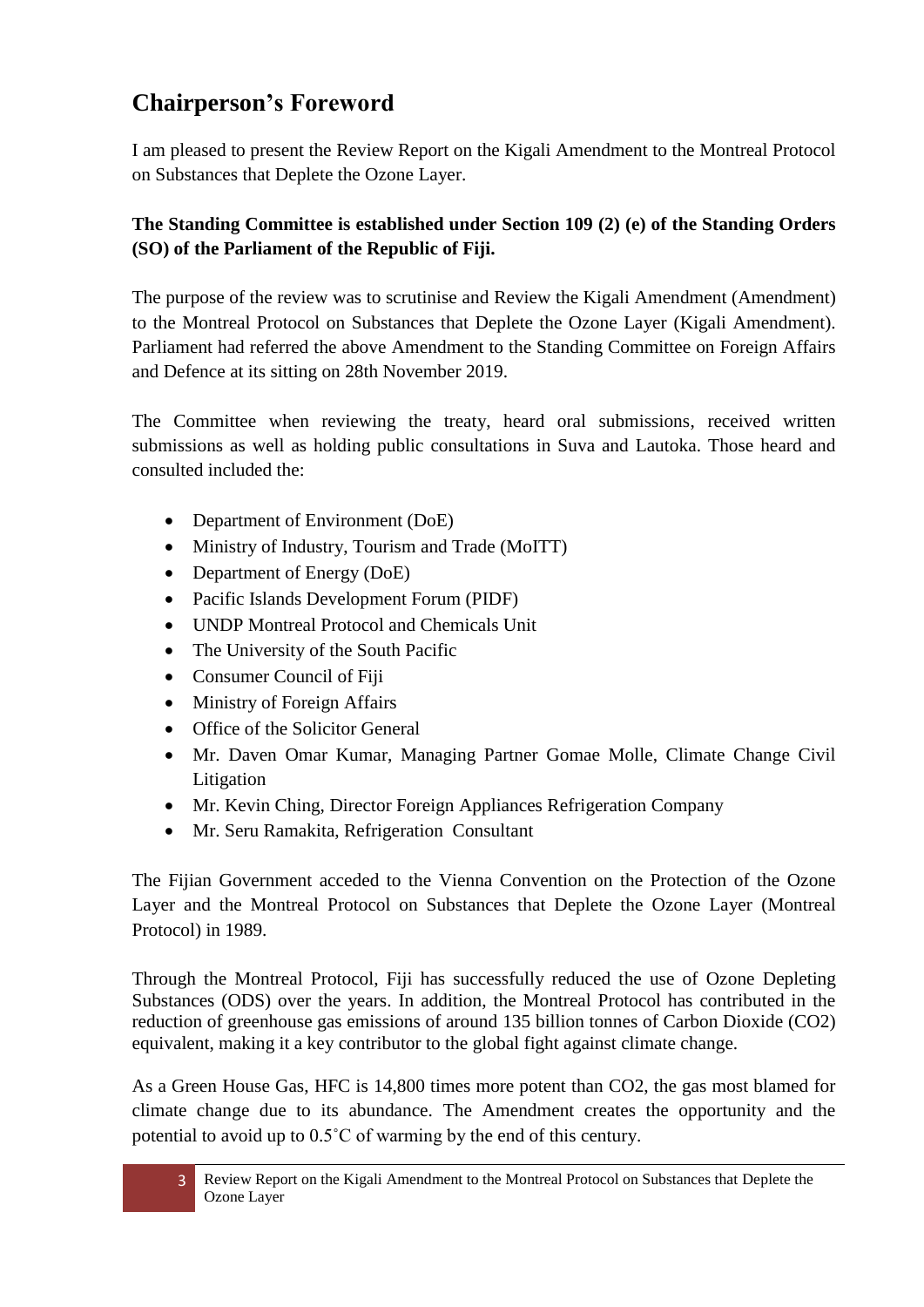The Montreal Protocol has evolved over time and has been amended several times to reflect the latest findings and science of the ozone layer. It has also evolved in consideration of the development and progress of ODS alternative technologies. Fiji, as a party to the Montreal Protocol, has ratified all 4 amendments to the Montreal Protocol namely the London Amendment (1990), the Copenhagen Amendment (1992), the Montreal Amendment (1997) and the Beijing Amendment (1999).

The most recent amendment to the Montreal Protocol is the Kigali Amendment. The Amendment was agreed upon on 15 October 2016, in Kigali, Rwanda and entered into force on 1 January 2019 with the exception of the changes to Article 4 of the Montreal Protocol set out in Article 1 of the Amendment which will enter into force on 1 January 2033.

*With the Kigali Amendment, the Montreal Protocol progressed from being an Ozone protection treaty to one that also addresses Climate Change.* 

For a region that is advocating limiting temperature rise to 1.5<sup>o</sup>C as compared to pre*industrial levels, the implementation of the Kigali Amendment could make the required difference*.

As of 15 January 2020, the Amendment has been ratified by 91 State Parties which include ten (10) smaller pacific island countries.

The Fijian Government through the Department of Environment (DoE) has continued to support the use of ozone-friendly technologies and gases and is committed to ensuring that Fiji understands the obligations of a party to the Amendment. The Department continues to support the work of the Montreal Protocol in the recovery of the ozone layer by further phasing out ODSs and in the process, has contributed to the mitigation of climate change.

Countries will face some challenges related to control of substance and improvement of servicing to avoid leakage. Also, the HFCs consumption tail from 2045 onwards, will demand countries to prioritize allowable uses of HFCs.

Countries will also face challenges related to the adoption of alternatives that are either toxic or flammable, maintaining safety and cost-effectiveness.

A developing country, such as Fiji, whose anual per capita consumption and production of ODSs is less than 0.3 kilogrammes, is eligible to access funding under the Multilateral Fund to support the phase-down activities. However, Fiji is yet to determine its baseline values.

By ratifying the Amendment, Fiji will consent to supporting the reduction of Hydroflurocarbon (HFC) gases that tremendously contribute to global warming.

<sup>4</sup> Review Report on the Kigali Amendment to the Montreal Protocol on Substances that Deplete the Ozone Layer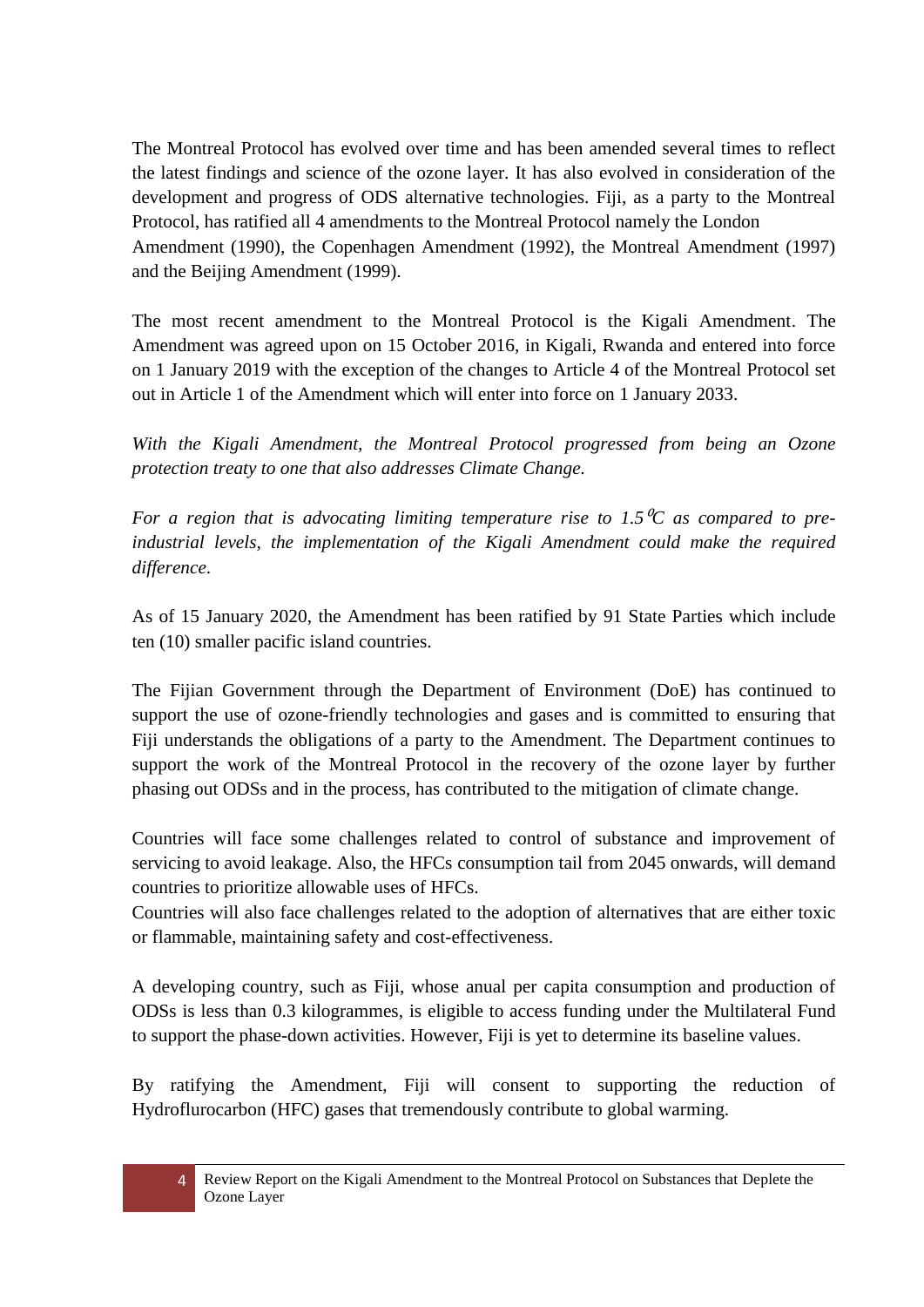The Amendment is a binding international agreement or treaty which is intended to create rights and obligations in international law. It is designed to phase-down and reduce the production and consumption of HFCs frequently used in refrigeration and air- conditioning systems and currently used as replacements to ODSs.

The Committee recommends that Fiji ratifies the Kigali Amendment with immediate effect in order to meet the phase down schedule and the baseline for freeze that are part of the amendment.

The Committee commends the contributions by stakeholders that assisted in the preparation of this report. The formation of a National Steering Committee inclusive of all stakeholders will be beneficial towards the implementation of the Treaty.

I take this opportunity to also thank members of my Committee for compiling this bipartisan report.

On behalf of the Standing Committee on Foreign Affairs and Defence, I submit this report to the Parliament.

dors \_\_\_\_\_\_\_\_\_\_\_\_\_\_\_\_\_\_\_\_\_\_\_

**Hon. Alexander O'Connor Chairperson**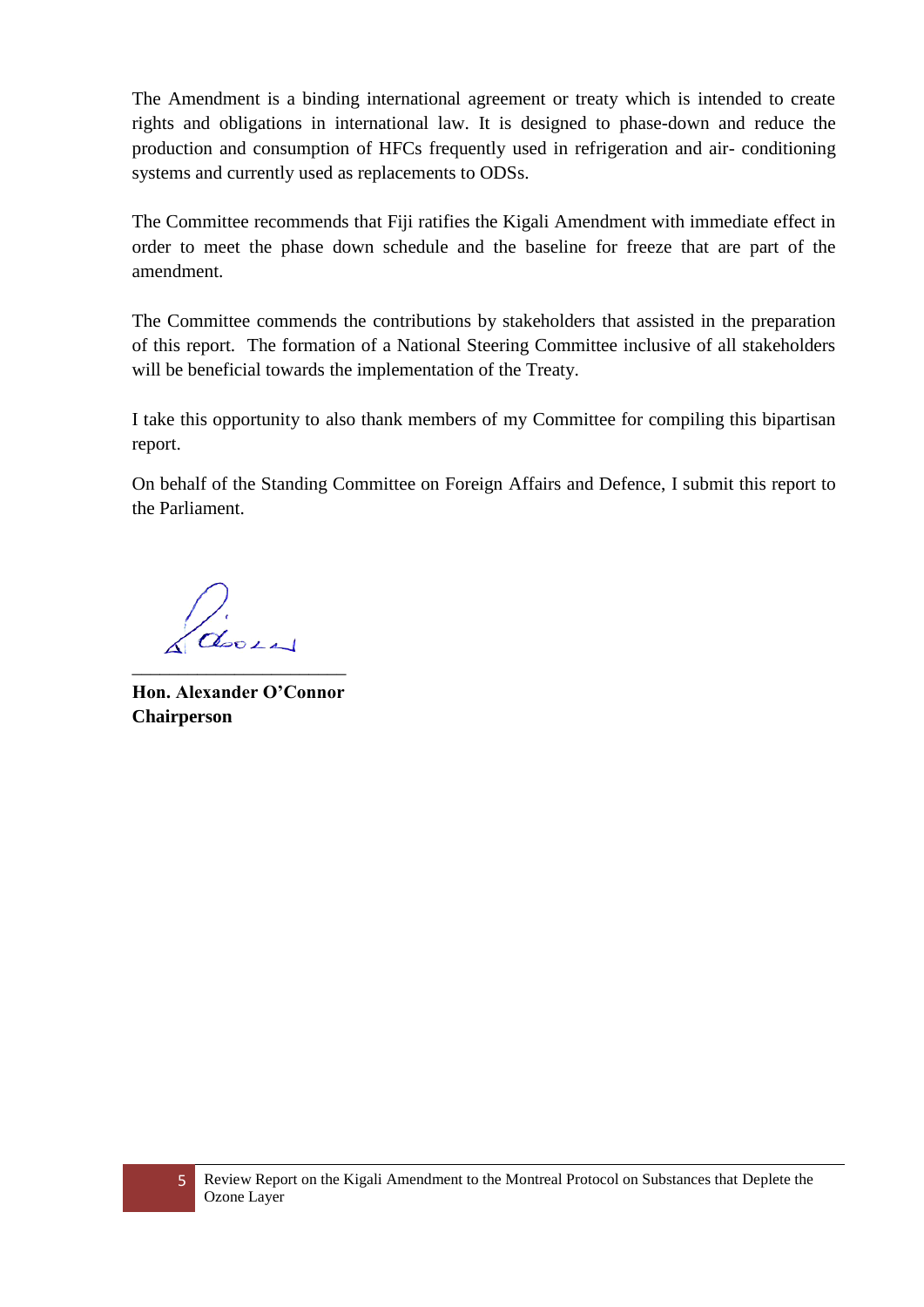## <span id="page-5-0"></span>**Acronyms**

| <b>CFC</b>  | Chlorofluorocarbons                |
|-------------|------------------------------------|
| <b>GEF</b>  | <b>Global Environment Facility</b> |
| <b>GWP</b>  | Global Warming Potential           |
| <b>HCFC</b> | Hydrochlorofluorocarbon            |
| <b>HFC</b>  | Hydrofluorocarbon                  |
| <b>NOU</b>  | National Ozone Unit                |
| <b>ODP</b>  | <b>Ozone Depletion Potential</b>   |
| <b>ODS</b>  | <b>Ozone Depleting Substances</b>  |
| <b>PIDF</b> | Pacific Islands Development Forum  |
| <b>RAC</b>  | Refrigeration and Air-Condition    |
| <b>SDG</b>  | Sustainable Development Goal       |
| <b>SO</b>   | <b>Standing Orders</b>             |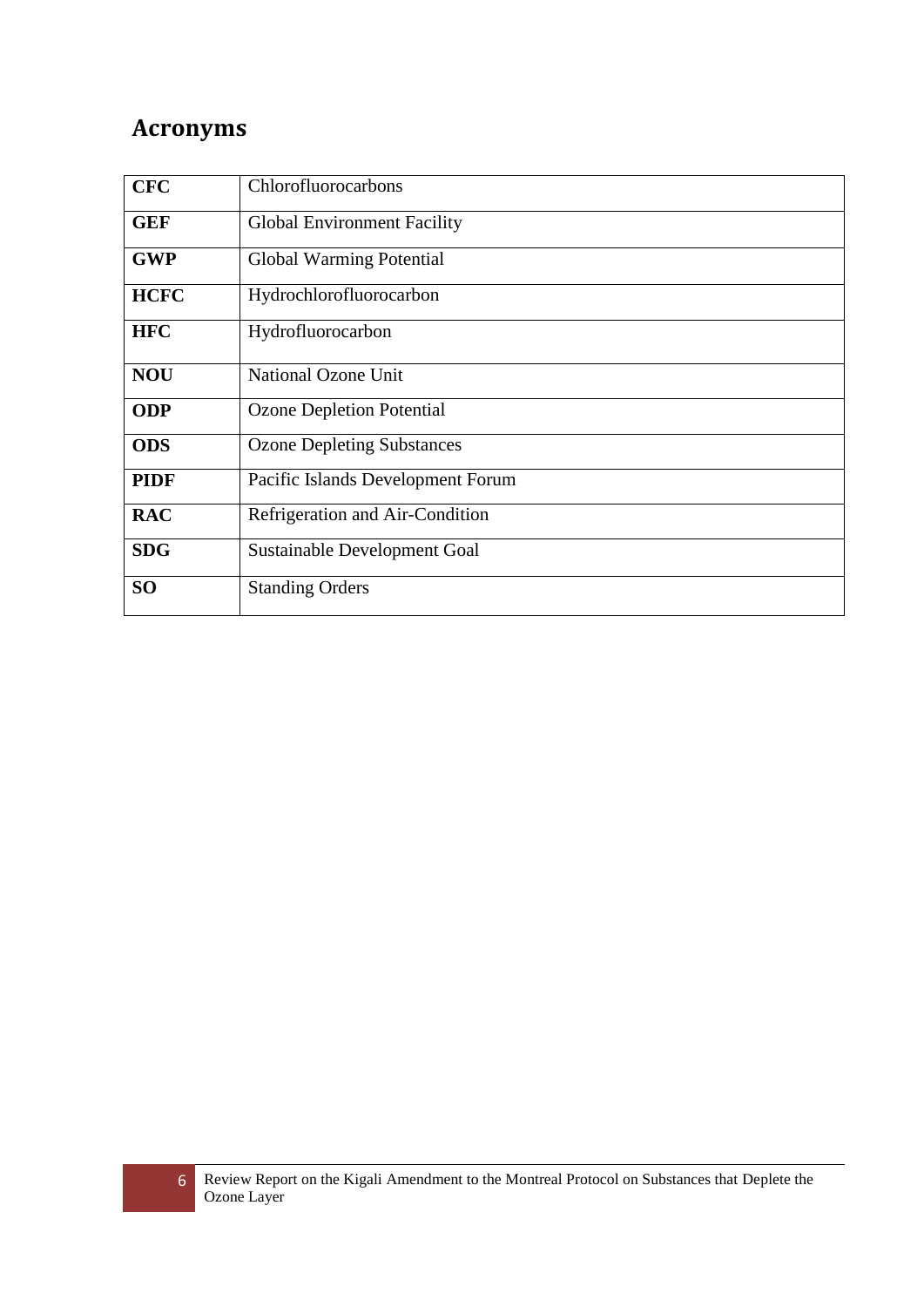## <span id="page-6-0"></span>**Recommendations**

The Committee recommends that:

- 1. Fiji ratifies the Kigali Amendment with immediate effect.
- 2. The ODS Act 1998 to be amended to include "and other substances" to the definition of the "Ozone Depleting Substances"
- 3. Establish control and reporting systems in the form of a National Steering Committee, formerly the Consultative Committee on ODSs, to include all stakeholders.
- 4. Consider development of technologies and capacity to safely dispose of discarded white goods i.e. refrigerators and air-conditioners.
- 5. Noting there are viable and cost-effective industrial alternatives to HFCs, the Committee supports the adoption of the Kigali Amendment. This is in line with Fiji's (and other Pacific island countries') position in regards to decreasing Greenhouse Gas Emissions that contribute to Climate Change.
- 6. The Government should consider offering syllabus/modules in Higher Education Institutions to factor in the learning of other supplement gases to HFCs, in particular ammonia.
- 7. That country wide consultations be carried out to gauge the level of participation in the Refrigeration and Air-Condition (RAC) sector.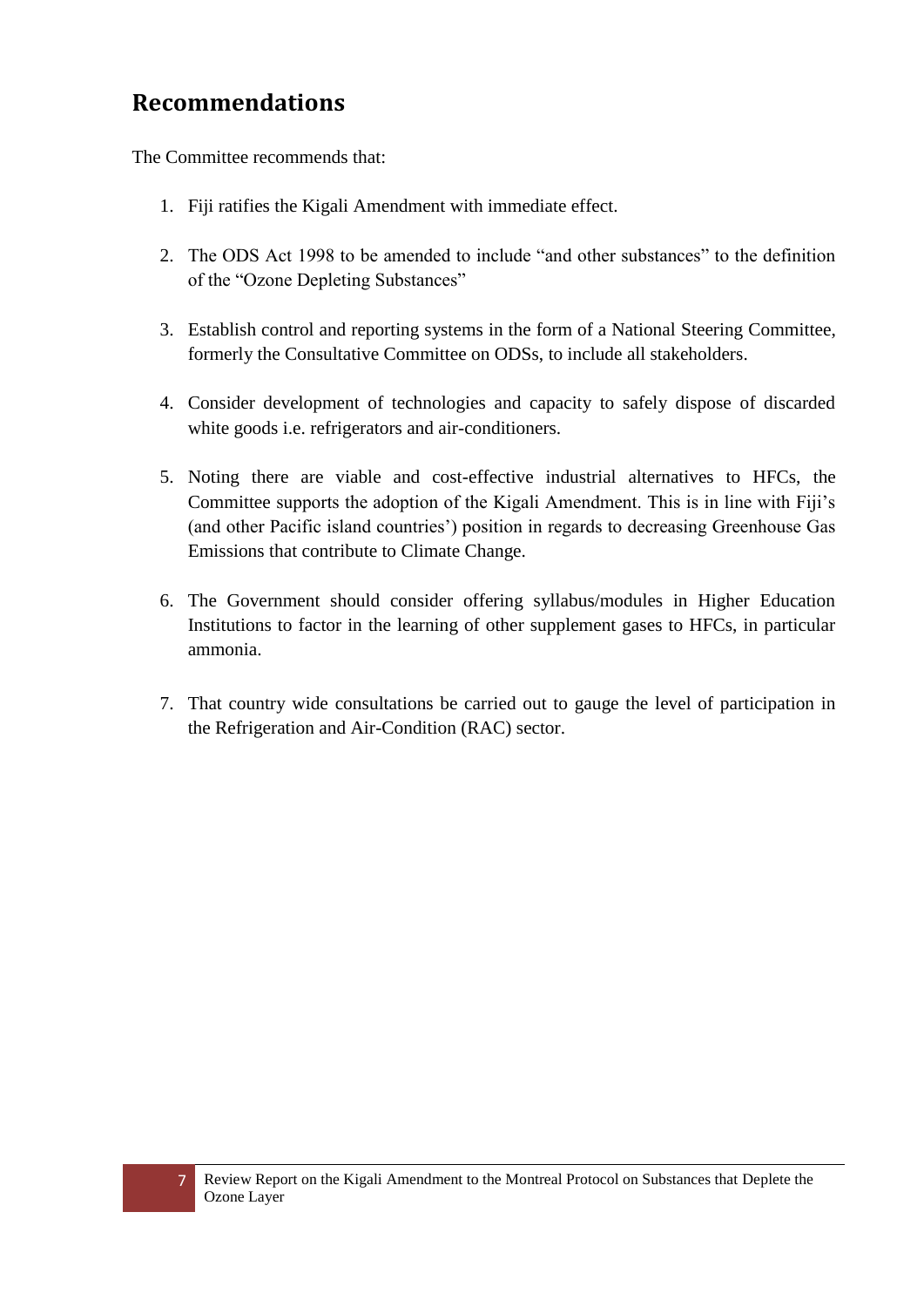## <span id="page-7-0"></span>**1.0 Introduction**

### <span id="page-7-1"></span>**1.1 Background and Terms of Reference**

The Committee had reviewed the Kigali Amendment to the Montreal Protocol on Substances that Deplete the Ozone Layer (Kigali Convention) in its first meeting on Tuesday 14<sup>th</sup> January 2020.

Between  $15<sup>th</sup>$  -  $31<sup>st</sup>$  January 2020 stakeholders made submissions on the above Treaty in the Parliament precinct in Suva and Lautoka City Council Mayoral Chambers.

The Amendment is a binding international agreement or treaty which is intended to create rights and obligations under international law. It is designed to phase-down or reduce the production and consumption of HFCs frequently used in refrigeration and air- conditioning systems and currently used as replacements to ODS.

The Report is divided into three parts:

- I. **Part One** focuses on the Committee recommendations
- II. **Part Two** covers the Findings of the report to Parliament
- III. **Part Three** covers the Conclusion

### <span id="page-7-2"></span>**1.2 Committee Remit and Composition**

Pursuant to Standing Orders 109(2) (e) that the Standing Committee on Foreign Affairs and Defence is mandated to look into matters related to Fiji's relations with other countries, development aid, foreign direct investment, oversight of the military and relations with multilateral organisation.

The members of the Standing Committee on Foreign Affairs and Defence are as follows:

- 1.2.1 Hon. Alexander O'Connor Chairperson
- 1.2.2 Hon. Dr. Salik Govind Deputy Chairperson
- 1.2.3 Hon. Selai Adimaitoga Member
- 1.2.4 Hon. Anare Jale Member
- 1.2.5 Hon. Lenora Qereqeretabua –Alternate Member

#### <span id="page-7-3"></span>**1.3 Procedure and Program**

The Standing Committee on Foreign Affairs and Defence commenced its deliberation on the 15<sup>th</sup> January 2020 and received written and oral submissions from the stakeholders following with the following attendees:

- Department of Environment;
- Ministry of Industry, Tourism and Trade;
- Department of Energy;
- Pacific Islands Development Forum (PIDF);
- Fijian Competition and Consumer Commission (FCCC):
- 8 Review Report on the Kigali Amendment to the Montreal Protocol on Substances that Deplete the Ozone Layer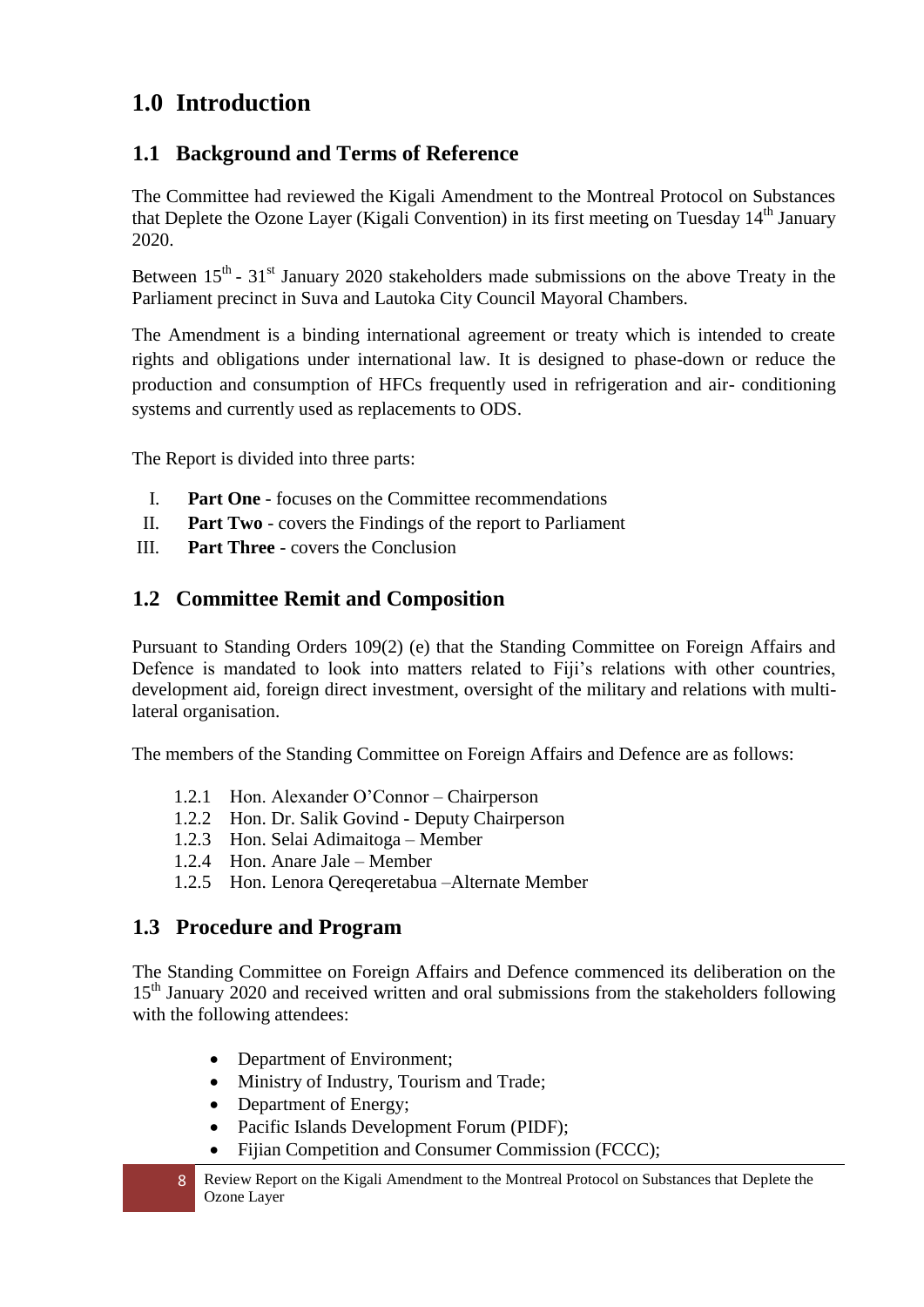- UNDP Montreal Protocol and Chemicals Unit;
- The University of the South Pacific;
- Consumer Council of Fiji;
- Ministry of Foreign Affairs;
- Office of the Solicitor General;
- Mr. Kevin Chin Director Foreign Appliances Refrigeration Company
- Mr. Seru Ramakita Refrigeration Consultant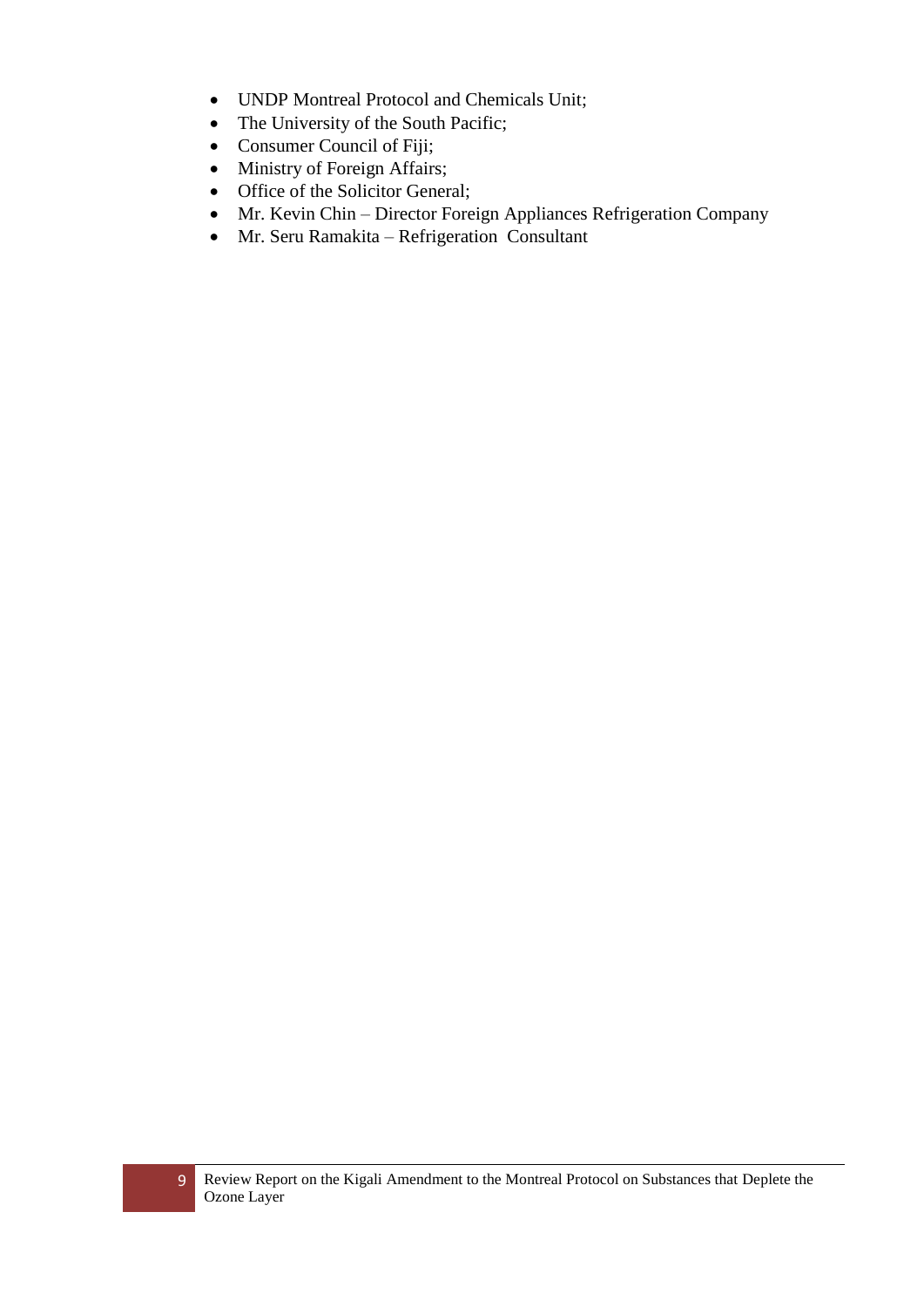## <span id="page-9-0"></span>**2.0 Committee Deliberation and Analysis**

### <span id="page-9-1"></span>**2.1 Committee Findings**

The Committee's findings are outlined below:

- 1. All submitters agreed that Fiji sign and ratify the Kigali Amendment.
- 2. HFCs, which are not Ozone depleting, are commonly used alternatives in refrigeration. However while not ODSs, HFCs are Green House Gases with very high global warming properties.
- 3. With the Amendment, the Montreal Protocol progressed from being an Ozone protection treaty to one that also addresses Climate Change.
- 4. The achievement of SDGs will not be possible if we do not take into consideration the protection of the Ozone layer and the environment.
- 5. This high demand in the Service Sector is likely to put enormous pressure on the servicing sector, due to the high quantity of new HFC-based equipment in the market every year.
- 6. Countries will face great challenges related to control of substance and improvement of servicing to avoid leakage of the Ozone layer. Also, the HFCs consumption tail of 20% for Group 1 from 2045 onwards, will demand countries to prioritize allowable uses of HFCs.
- 7. Countries will also face challenges related to the adoption of alternatives that are either toxic or flammable, and in maintaining safety and cost-effectiveness.
- 8. A gradual, market-driven phase down of current-generation hydrofluorocarbons which targets an 80% reduction of HFC consumption by 2047. The first HFC reduction is to take place in 2024.
- 9. Trade control provision enters into force on 1 January 2033, provided at least 70 Protocol parties have ratified the Amendment.
- 10. Due to the technical nature of the subject matter together with its application, the level of awareness and education amongst consumers on the dangers of HFCs, is currently minimal. Therefore, roll out of Consumer Education programs to encourage consumers to participate in the national ODS program is important.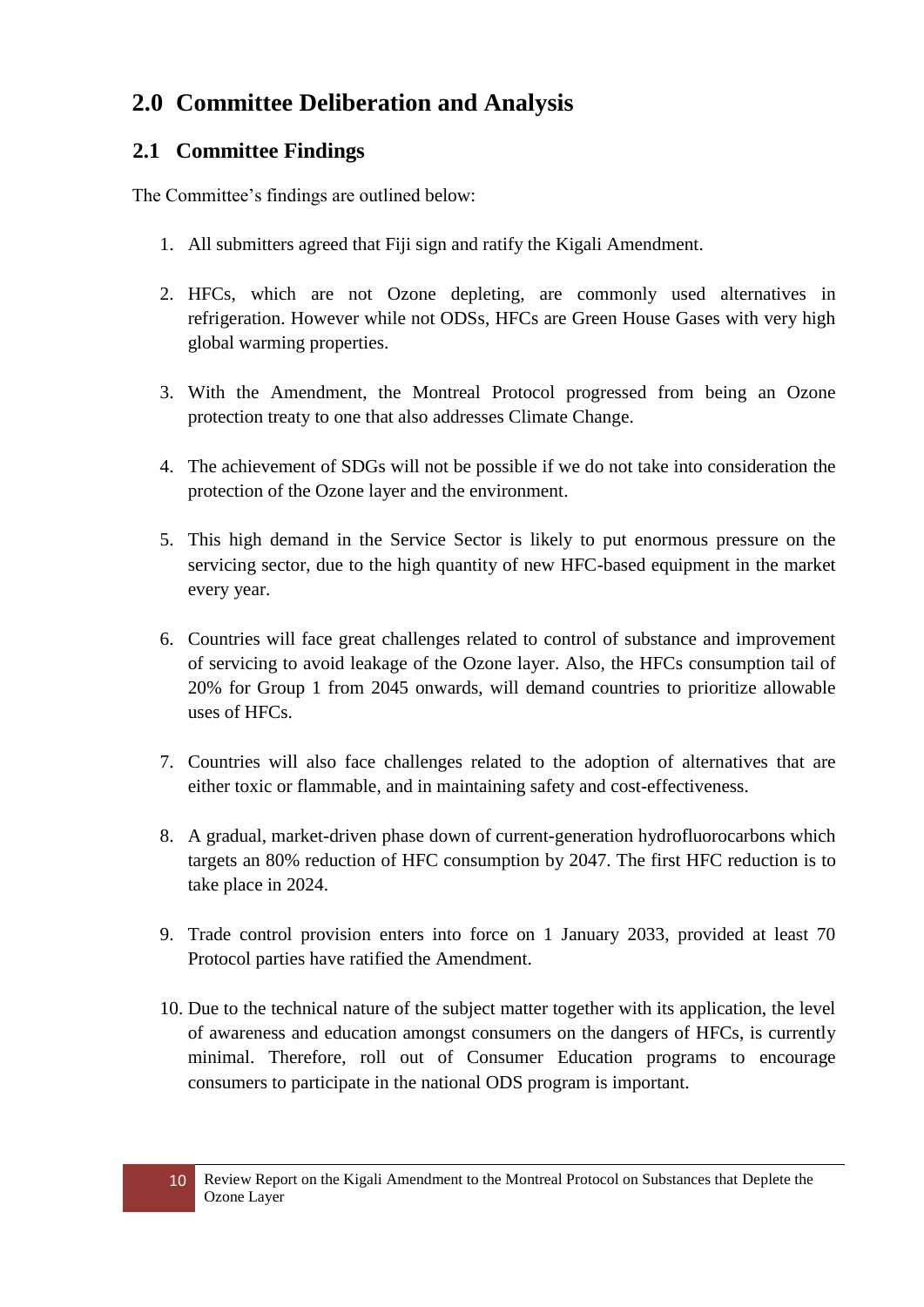#### **Benefits of Accession**

- 1. Should Fiji ratify, it will reinforce the nation's commitment to the international protection of the ozone layer and the climate system, reduce reliance on HFCs and provide long term certainty for companies to invest in newer and innovative alternative environmentally-friendly technologies.
- 2. The implementation of the Amendment, is anticipated to result in avoiding up to  $0.5^{\circ}$ C of global warming by 2030, which is a significant contribution towards the Paris Agreement objective of keeping the temperature rise well below  $2^{\circ}C$  of the preindustrial level.
- 3. Article 10 of the Montreal Protocol establishes a financial mechanism to provide financial and technical cooperation, including the transfer of technologies to support Article 5 countries like Fiji on their compliance. There will be financial support for institutional strengthening around import and export licensing and quotas, reporting, demonstration projects and the development of national strategies for phasing down of HFCs.
- 4. Advances the national, regional vision and common interest on reducing climate vulnerability and amplifying our voices and leverage within the UN.
- 5. Contributes to the sustainability goals, consistent with the 2030 Agenda.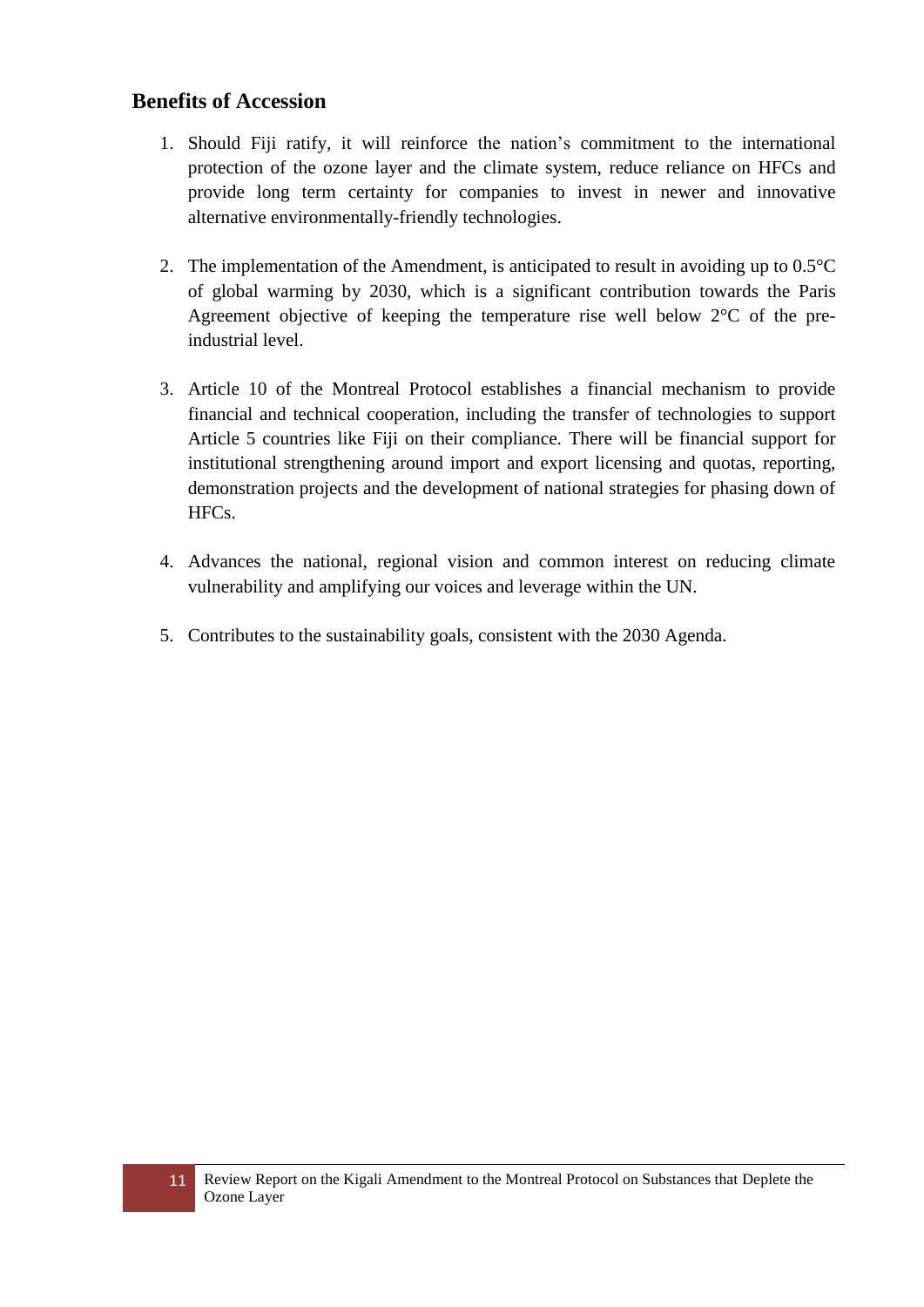### **Requirements for Implementation**

- 1. It requires critical efforts from Government to establish control and reporting systems through a National Steering Committee that will oversee the implementation; transition and mainstreaming information with all stakeholders.
- 2. To develop a comprehensive national plan of action involving all stakeholders with annual costed operational plan.
- 3. Mobilize adequate funds and resources to successfully implement the plan.
- 4. To establish a system for monitoring and evaluation.

#### **Challenges**

There are risks and challenges that have to be addressed and mitigated which include:

- 1. Adapting existing laws or introducing new ones to achieve the HFC phase-down;
- 2. Surveying existing HFC consumption and production;
- 3. Extending the ODS import and export licensing system to cover HFCs;
- 4. Putting in place, where appropriate, any practical arrangements that may be required for customs officers to assume extra responsibilities concerning HFCs;
- 5. Developing the resources to report under the Amendment;
- 6. Developing a strategy for HFC phase-down, including monitoring and enforcement;
- 7. Lack of scientific capacity and skills retention; and
- 8. Implementing legislative changes to the existing Ozone Depleting Substance Act 1998.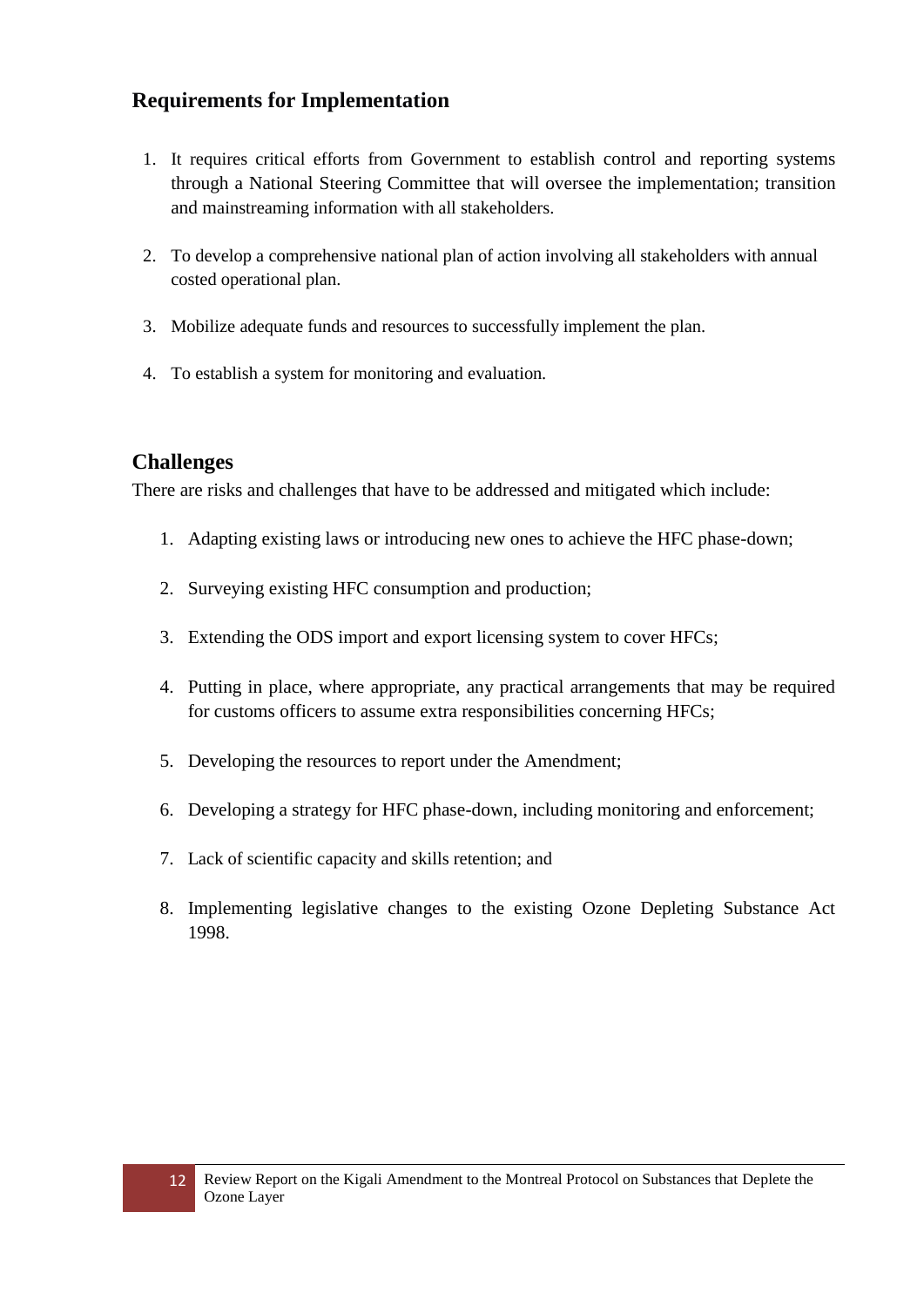### <span id="page-12-0"></span>**2.2 Oral and Written Evidence Received**

The Committee received oral and written submissions from stakeholders and the public as listed on page 3 of this report and in *Appendix A*.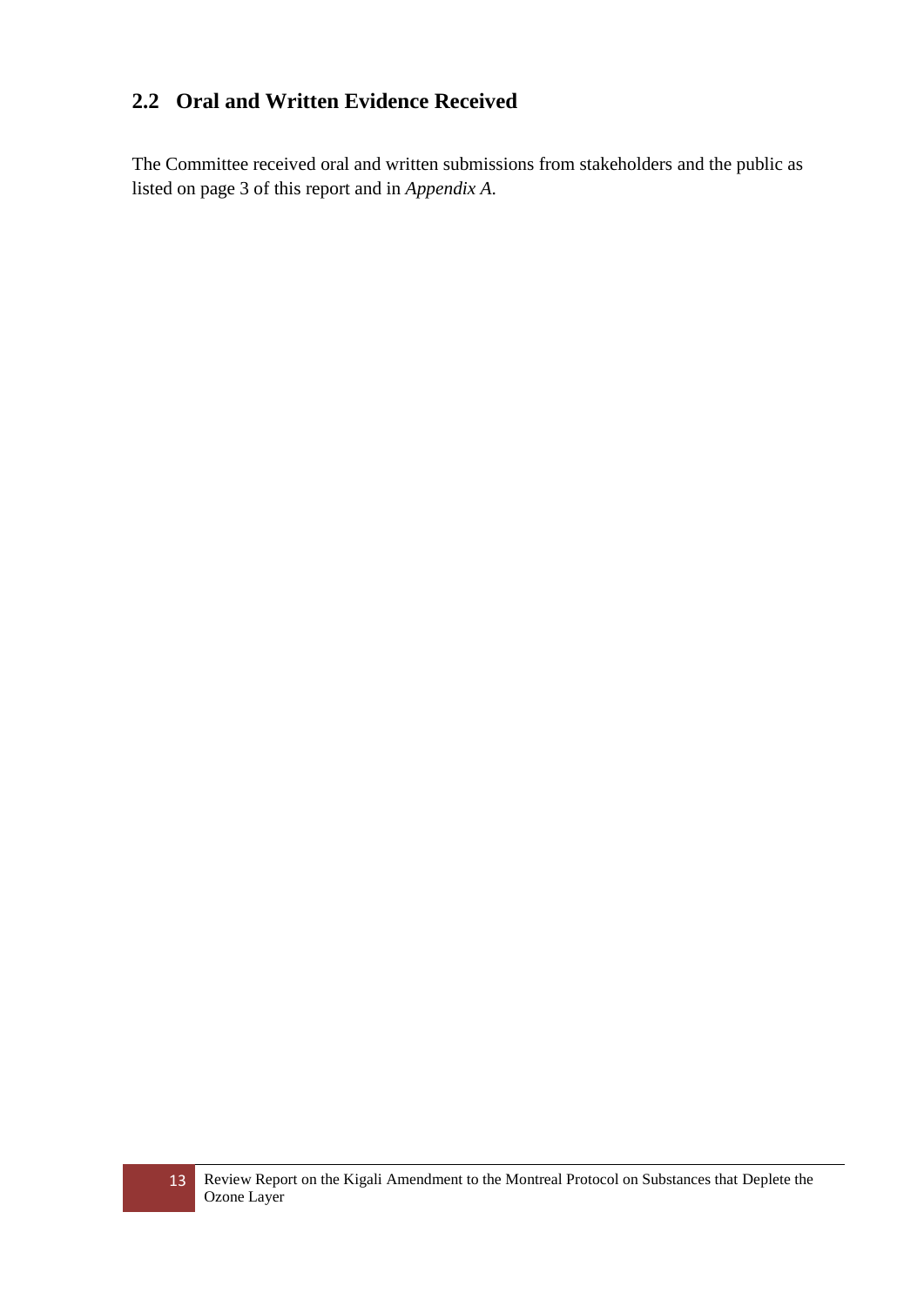### <span id="page-13-0"></span>**3.0 Gender Analysis**

The Convention is gender neutral and therefore benefits all genders.

## <span id="page-13-1"></span>**4.0 Conclusion**

The Standing Committee on Foreign Affairs and Defence has fulfilled its mandate approved by Parliament which was to report on the Kigali Amendment to the Montreal Protocol on Substances that Deplete the Ozone Layer after consultations with the relevant stakeholders.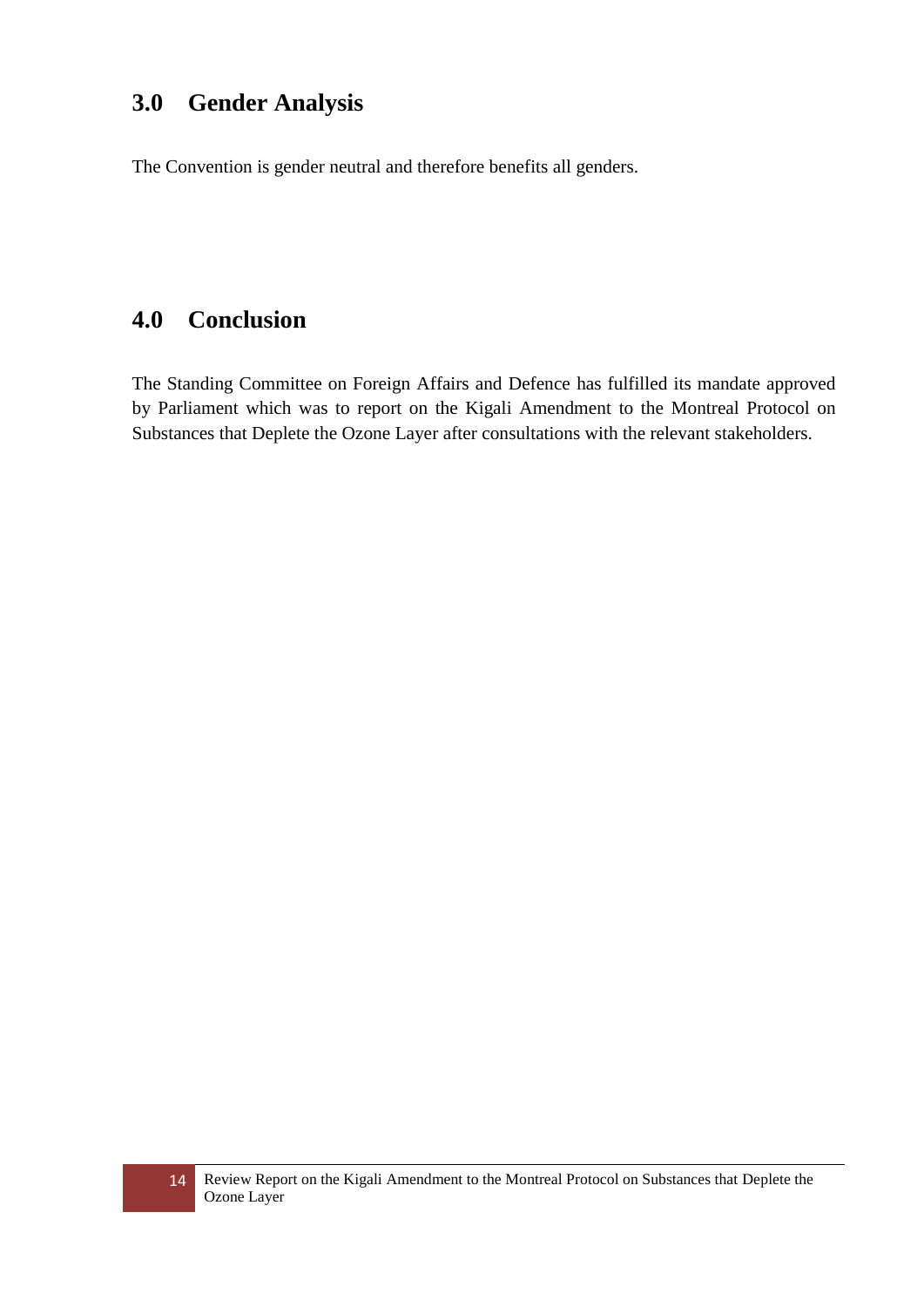# <span id="page-14-0"></span>**5.0 Members' Signature**

t b ر دی

Hon. Alexander O'Connor Chairperson

**Hon. Dr. Salik Govind** Deputy Chairperson

Hon. Lenora Qereqeretabua **Alternate Member** 

ff

Hon. Selai Adimaitoga **Member** 

Hon. Anare Jale **Member**